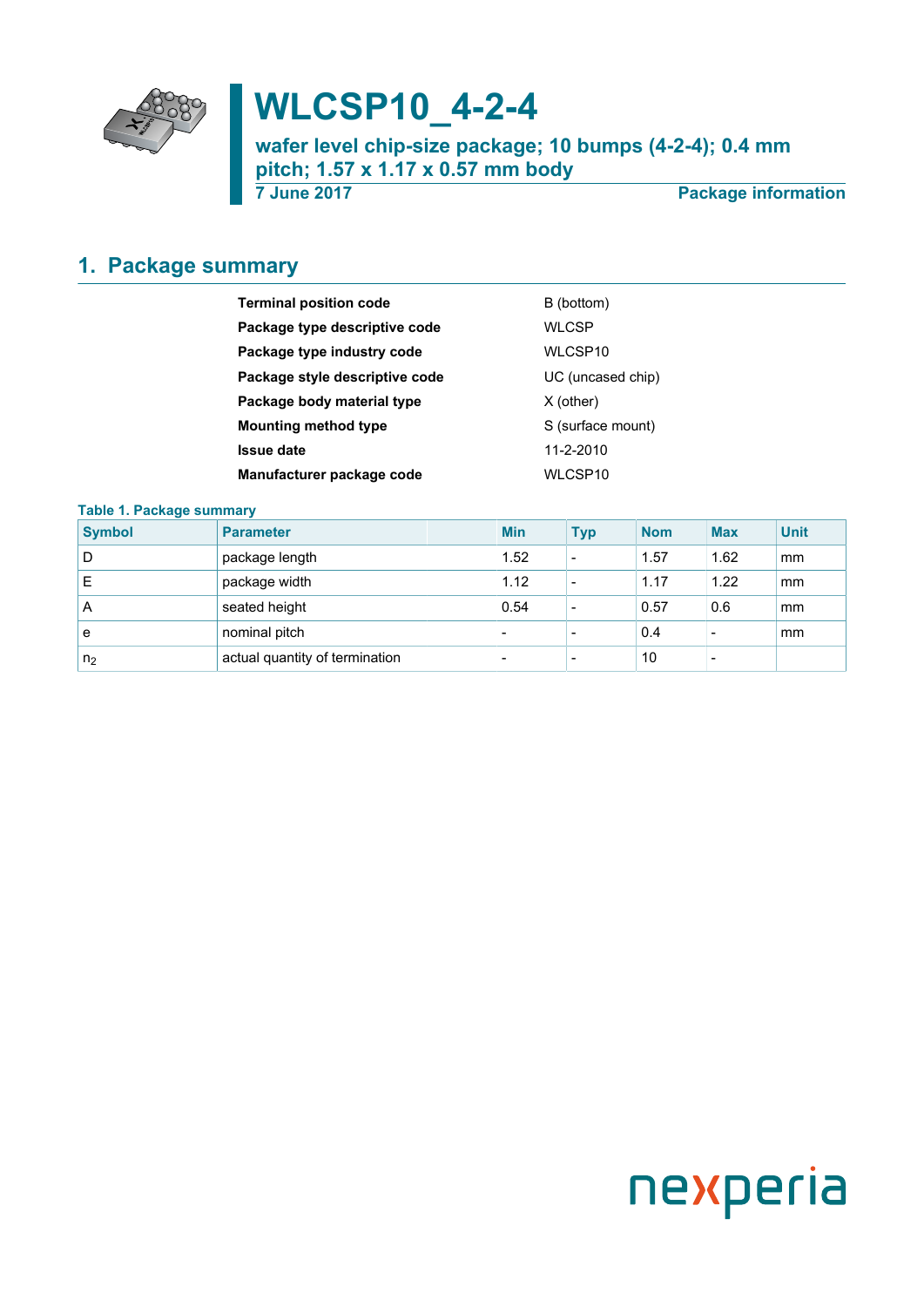**wafer level chip-size package; 10 bumps (4-2-4); 0.4 mm pitch; 1.57 x 1.17 x 0.57 mm body**

#### <span id="page-1-0"></span>**2. Package outline**

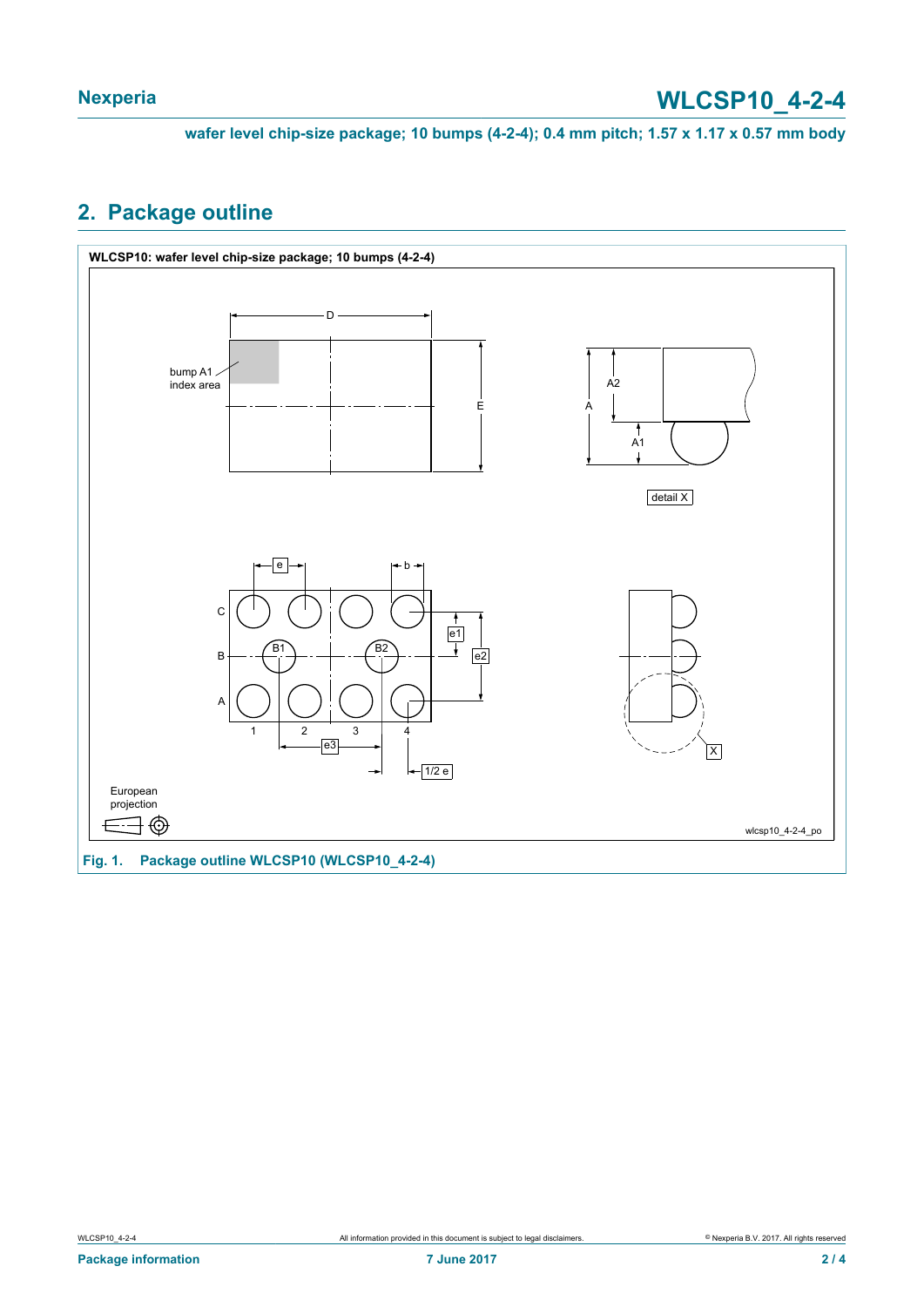## **Nexperia WLCSP10\_4-2-4**

**wafer level chip-size package; 10 bumps (4-2-4); 0.4 mm pitch; 1.57 x 1.17 x 0.57 mm body**

#### <span id="page-2-0"></span>**3. Legal information**

#### **Disclaimers**

**Limited warranty and liability** — Information in this document is believed to be accurate and reliable. However, Nexperia does not give any representations or warranties, expressed or implied, as to the accuracy or completeness of such information and shall have no liability for the consequences of use of such information. Nexperia takes no responsibility for the content in this document if provided by an information source outside of Nexperia.

In no event shall Nexperia be liable for any indirect, incidental, punitive, special or consequential damages (including - without limitation - lost profits, lost savings, business interruption, costs related to the removal or replacement of any products or rework charges) whether or not such damages are based on tort (including negligence), warranty, breach of contract or any other legal theory.

Notwithstanding any damages that customer might incur for any reason whatsoever, Nexperia' aggregate and cumulative liability towards customer for the products described herein shall be limited in accordance with the *Terms and conditions of commercial sale* of Nexperia.

**Right to make changes** — Nexperia reserves the right to make changes to information published in this document, including without limitation specifications and product descriptions, at any time and without notice. This document supersedes and replaces all information supplied prior to the publication hereof.